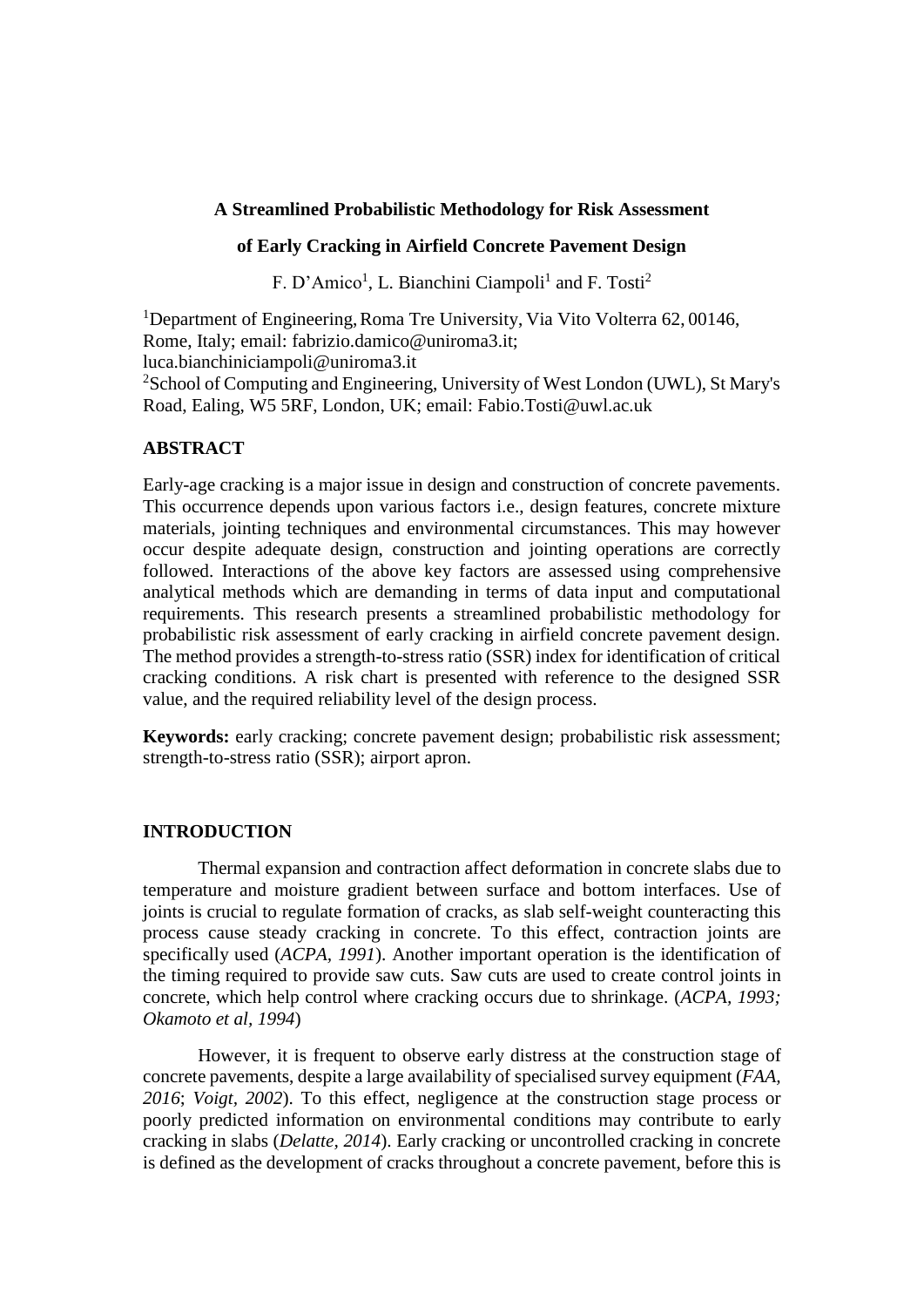opened to traffic/use (*NCHRP, 1985*). In more detail, major factors affecting the effective outcome of the paving activity must be sought in design features, jointing techniques, and environmental circumstances.

Detection of the cause of early cracking is a challenging task. In maintenance practice, it is of vital importance to identify the most suitable repair action. In pavement design, it is crucial to mitigate risk of early cracking for future construction.

Within this context, comprehensive analytical methods are available in the literature to assess interactions among the above key factors for risk assessment purposes. These methods allow for identification of high-risk conditions and critical design scenarios leading to early cracking.

#### **STATEMENT OF THE PROBLEM**

Early cracking in construction management is a topic of heated debate between contracting Authorities and contractors. Cracking may be caused by unsuitable construction practice and/or unfavourable climatic conditions during concrete pouring and hardening. In this regard, it is difficult to identify legal liability between parties when damage occurs. It is worth to mention that early cracking in concrete slabs has been also reported when all construction stages (e.g., saw-cutting at the joints or identification of the optimal time interval between crafting and laying out of concrete) were correctly performed.

Within this framework, mitigating risk of early cracking by specificallyaddressed design solutions is an approach that is gaining momentum nowadays. To this effect, it is known that some of the testing methods and equipment, which are mostly focused on estimation of size of concrete slabs and stiffness of the base, may damage the pavement under investigation.

However, a more comprehensive approach suggests that early cracking in rigid pavements is due by contribution of concurrent unfavourable conditions in terms of weather, pavement design, mix design and contruction (Fig. 1). In this regard, it is advised to account for all of these factors at the design stage in order to reduce likelihood of early cracking.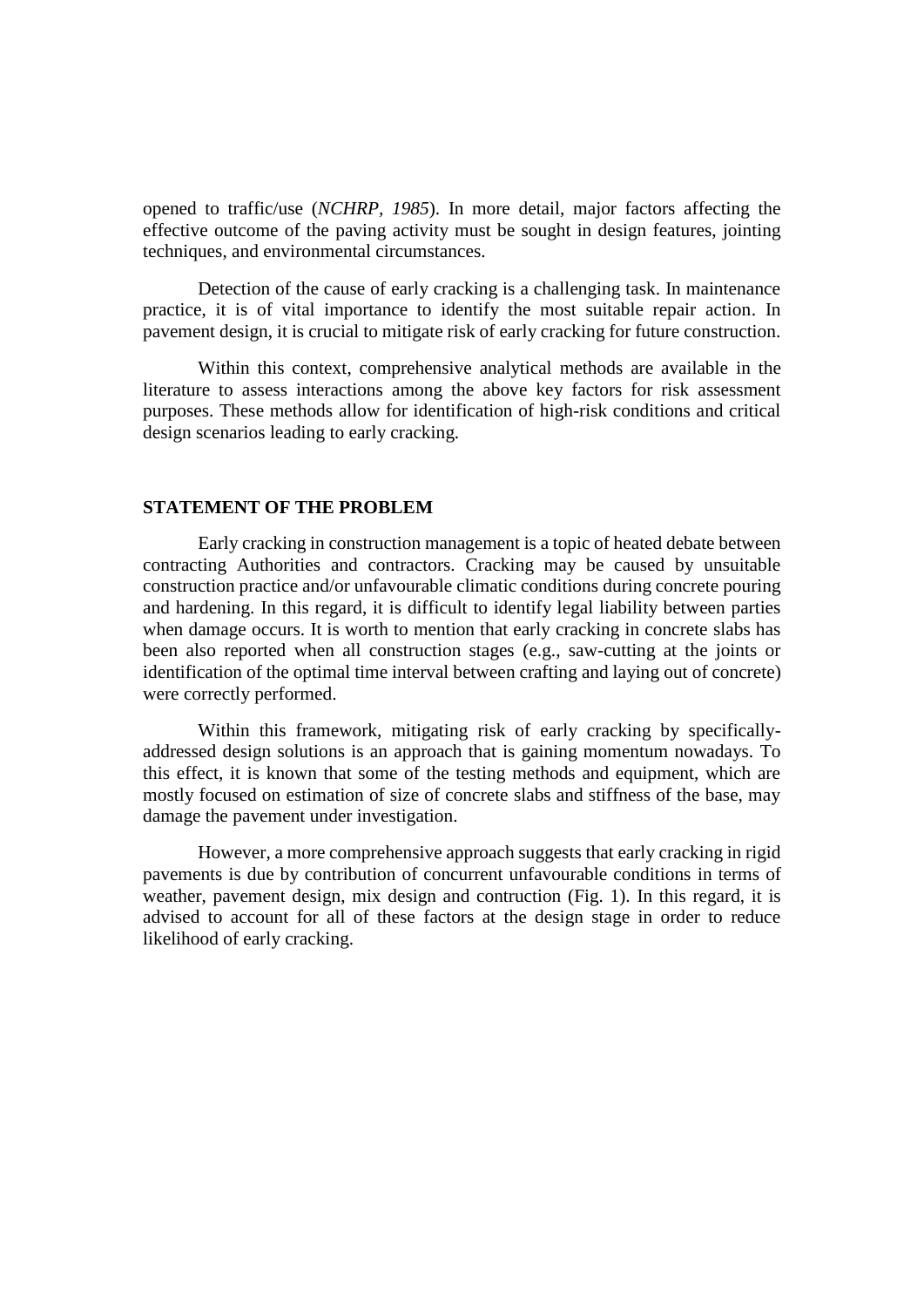

### **Figure 1. Main factors contributing to early cracking in rigid pavements.**

Models currently applied for prediction of risk of cracking after concrete slab laying out require usually a number of detailed information. These include, among the others, actual weather and mix design conditions encountered at the concrete casting stage. Nevertheless, this level of detail cannot be reached at the design stage, as this may occur time before construction begins. In addition, mix design is usually deputed to the construction company rather than to the designer, and it must comply with specific performance requirements set by the contractor.

Within this context, design solutions usually rely on averaged data input that may not reflect actual pavement requirements and environmental conditions. Assumption of average information may increase risk of early cracking.

# **AIM & OBJECTIVES**

The aim of this study is to develop a probabilistic method for the assessing risk of early cracking in airfield concrete pavement design.

To achieve this aim, the following objectives have been pursued:

- to consider design and climatic parameters of the construction site as input data. Output of the model are trends of strength and stress after the laying out of concrete;
- to provide a probabilistic risk assessment of early cracking for specific design solutions.

### **METHODOLOGY**

The proposed approach relies on the use of the HIPERPAV software (*FAA,* 2009).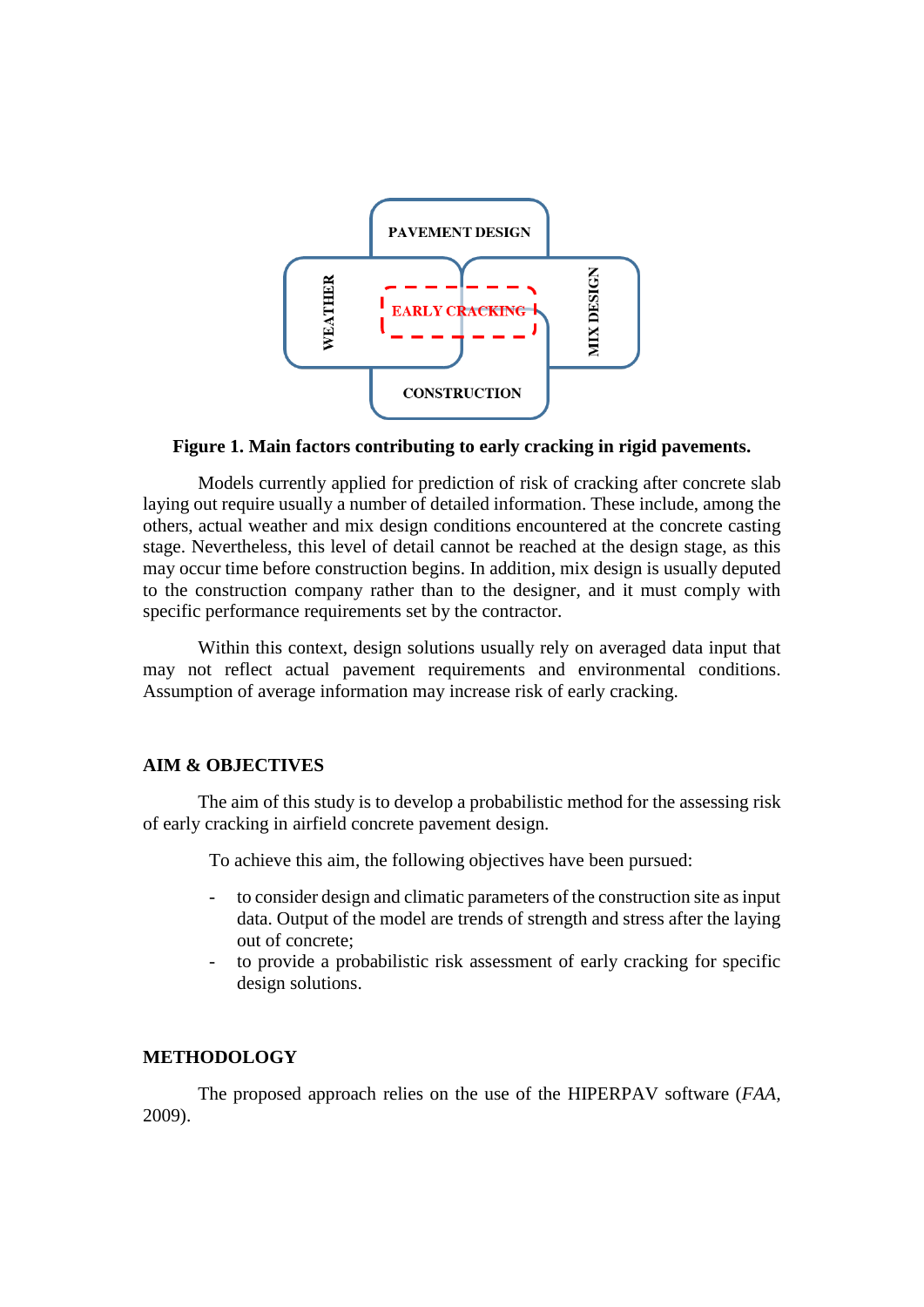The *strength-to-stress ratio* (SRR, *Lee et al, 2003*) is used as a risk index for early cracking. It is defined as the minimum ratio between strength of the concrete and its internal stress at the initial setting stage (i.e., within the first 72 hours from casting). In case the SRR index is lower than one (i.e. stress is higher than strength), cracking patterns are triggered.

The main principle followed in the pavement design is to ensure an SSR value the most similar to the average SSR likely to be found during construction. However, early cracking is a complex process involving several different variables unpredictable at the design stage. In view of this, it was decided to refer to a threshold value of risk for SRR rather than complying to the test condition  $SRR > 1$ .

In more detail, several input information are required by the model to derive the SRR value of the designed pavement. Fig. 2 lists model input data sorted as "known" and "unknown" to the designer at the design stage.

To set a methodology for probabilistic assessment of early cracking risk at the design stage, six major parameters among those reported in Fig. 1 were set to vary between fixed ranges. These ranges were representative of potential real case scenarios. Table 1 reports the values of the parameters used for the calculation of the SSR value.



**Figure 2. Input data required by HIPERPAV to perform an early cracking test.**

| <b>Parameter</b>     | Latitude -     | Season of    | Hour of casting    | Slab             | Slab           | Base          |
|----------------------|----------------|--------------|--------------------|------------------|----------------|---------------|
|                      |                | construction |                    | thickness        | dimension      | stiffness $k$ |
| <b>Tested values</b> | $46.6^\circ$   | Spring       | $9.00 \text{ am}$  | $0.30 \text{ m}$ | 3 m            | $229$ pci     |
|                      | $37.6^{\circ}$ | Summer       | $12.00$ am         | $0.40 \;{\rm m}$ | 5m             | $445$ pci     |
|                      | $33.6^{\circ}$ | Autumn       | $15.00 \text{ am}$ |                  | 7 <sub>m</sub> | $973$ pci     |
|                      |                | Winter       |                    |                  |                |               |

## **Table 1. Range of Tested Input Parameters.**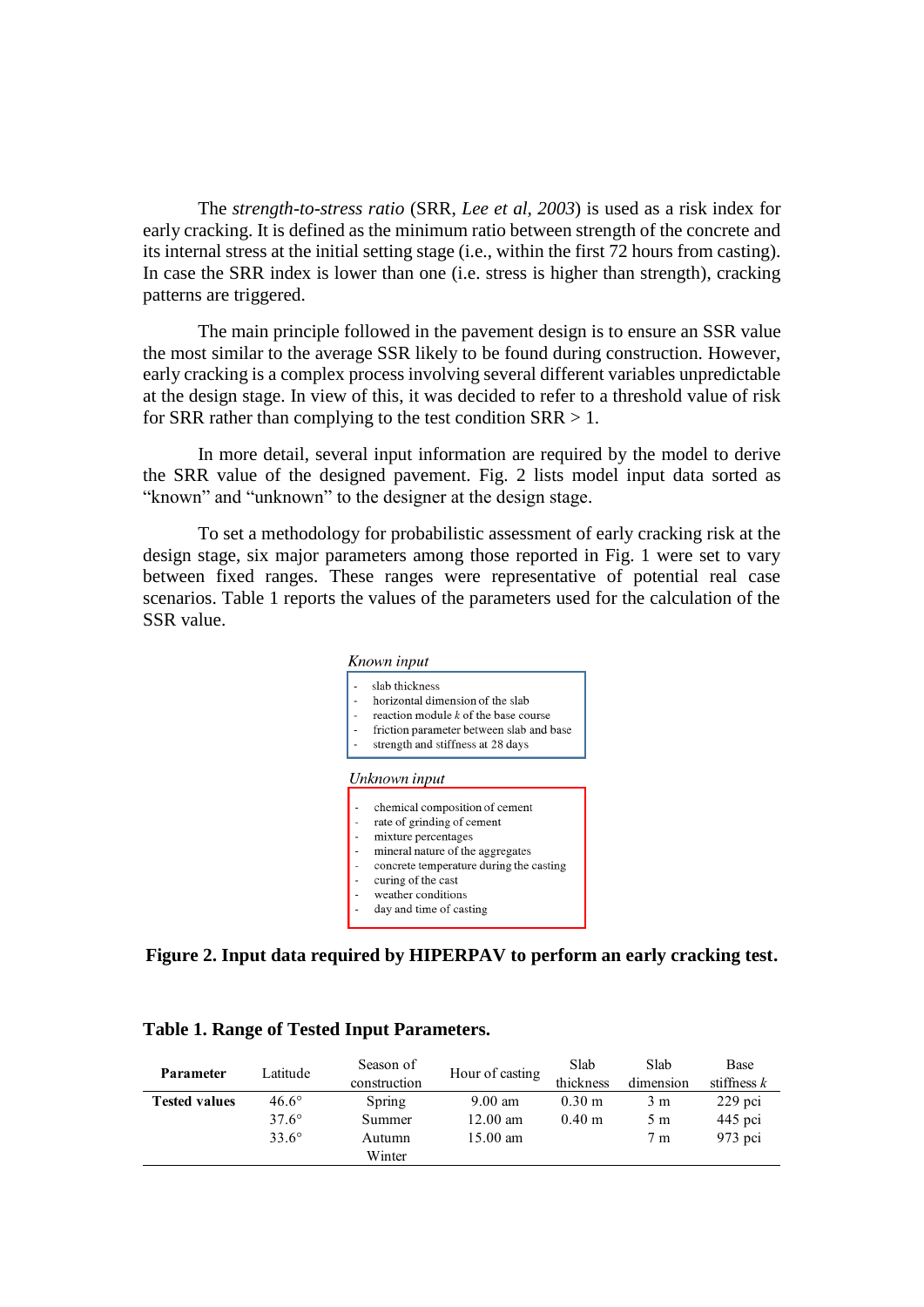Hence, a total population of 648 combinations were generated for the simulations in HIPERPAV. To identify the most viable inputs to use for design purposes, a random set of 30 combinations was extracted out of the overall 648. Hence, the variability of the two main unknown parameters, i.e., mix design and weather conditions was observed.

### **Mix Design**

Concrete mixture main components and their proportion highly affect the thermal history of hours following the concrete casting. In more detail, the chemical composition of the cement, fineness, composition by weight of the mixture and the nature of aggregates affect the thermal behaviour of the concrete slab.

HIPERPAV software requires to input a number of cement characteristics. These can be done by using standard Portland cements (*ASTM, 2007*), or by specifying cement features manually. The composition of the mixture can be defined to a similar extent. However, these information are most likely unknown to the designer during the design process.

A population of 100 different concrete mixtures was statistically generated to select the most suitable mix design. Out of this, a random group of 10 samples was extracted. In addition, 30 further random combinations out of the total 648 initial input data were selected. Hence, the SSR was calculated for each of the overall 300 combinations.

#### **Climatic Conditions**

Weather conditions at the casting of concrete are crucial to trigger early cracking. To this effect, HIPERPAV software requires various specific information on air temperature during the day, relative humidity, wind speed and cloud coverage. Hence, it is worthy to note that level of requested details is unlikely to be reached at the design phase.

Within this context, use of streamlined equations was investigated to represent the above information. It is known that air temperature and relative humidity hold a quasi-sinusoidal behaviour. In addition, it has been demonstrated that use of theoretical sinusoidal functions slightly affect temperature distribution within a concrete slab. In more detail, the *Sinusoidal-Approximated Air Temperature* (SAAT) and the *Sinusoidal-Approximated Relative Humidity* (SARH) equations were used (Qin and Hiller, 2010):

$$
SAAT: T_{air}(h) = \overline{T_{air}} + \frac{\Delta \overline{T_{air}}}{2} \cdot \sin\left(\frac{\pi}{2} \cdot (h - 9)\right)
$$
 (1)

$$
SARH: RH(h) = \overline{RH} + \frac{\Delta \overline{RH}}{2} \cdot \sin\left(\frac{\pi}{2} \cdot (h - 21)\right)
$$
 (2)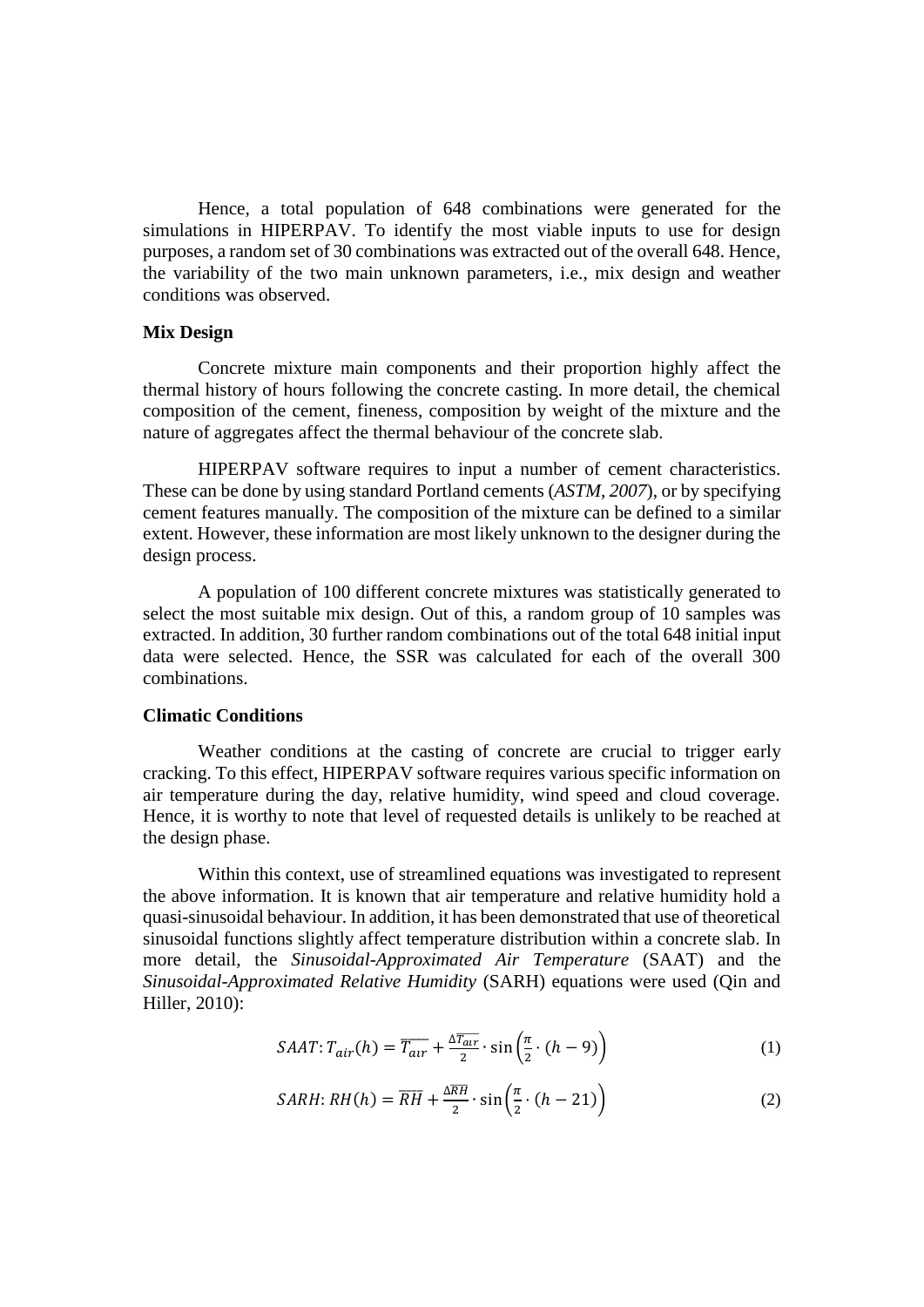where *h* is the hour within the day,  $\overline{T_{air}}$  and  $\overline{RH}$  are the average temperature of the air and the average relative humidity during the three days following the concrete casting, respectively;  $\overline{AT_{air}}$  and  $\overline{AHR}$  are the maximum difference between average value of temperature and humidity in the same period.

Among the "latitude" and "season of construction" values reported in Tab. 1, three random combinations were generated to test the viability of the proposed streamlined functions.

As the wind speed has shown a more irregular behaviour, unlikely to be represented by a theoretical equation, it was decided to use the average value observed in the geographical area.

# **RESULTS**

### **Mix Design**

For each of the 30 samples of input parameter, the frequency distribution of SSR was observed with regard to the various tested mix designs, for an overall amount of 300 combinations. Samples were found to follow a normal probability distribution, as reported in Fig. 3.



**Figure 3. Examples of probability distribution analysis of SSR for samples a) 28, b) 160, c) 427 and d) 548, randomly extracted among the combination input population.**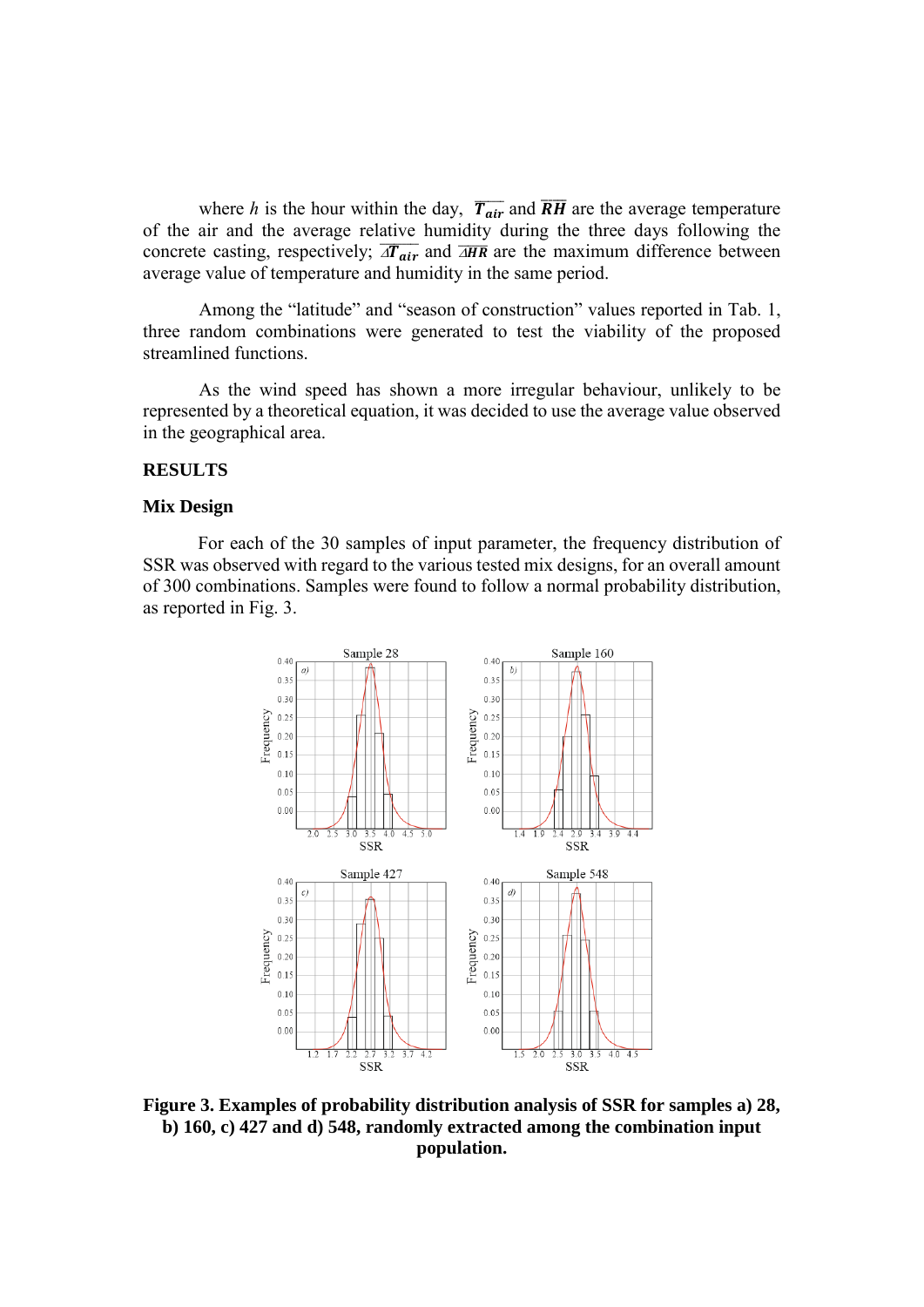By assessing the mean value  $\mu$ (*SSR<sub>i</sub>*) of each *i*<sup>th</sup> input combination, out of the tested 30, with respect to the result of the adoption of the *j th* mix design, it was possible to select the mix design combination with SSR value most similar to  $\overline{SSR}$ . In more detail, the mix design MD4 was found to perform better, as shown in Fig. 4. The main properties of the mix design combination MD4 are reported in Tab. 2.

# **Climatic Conditions**

To test the reliability of the proposed streamlined approach, the 30 input combinations were simulated in HIPERPAV, with climatic conditions varying among the three random scenarios reported in Tab. 3.



**Figure 4. Dispersion plot of SSRMD4.**

**Table 2. Range of Tested Input Parameters.**

|                         |      | Blaine $(m^2/kg)$ | 411  | Temperature $(^{\circ}C)$ | 12.1    |
|-------------------------|------|-------------------|------|---------------------------|---------|
| Oxides $(\% )$          |      | Bogue $(\% )$     |      | Mixture                   |         |
| SiO <sub>2</sub>        | 19.3 | $C_3S$            | 55.1 | Cement $(kg/m3)$          | 373     |
| $\text{Al}_2\text{O}_3$ | 4.9  | $C_2S$            | 14.3 | Water $(kg/m^3)$          | 142     |
| $Fe_2O_3$               | 3.9  | $C_3A$            | 64   | Coarse aggr. $(kg/m3)$    | 1166    |
| CaO                     | 60.9 | C <sub>4</sub> AF | 12   | Fine aggr. $(kg/m^3)$     | 720     |
| SO <sub>3</sub>         | 2.6  | MgO               | 3.2  | Aggregate                 | Granite |
| MgO                     | 2.8  | SO <sub>3</sub>   | 2.5  | $(kg/m^3)$                | 2401    |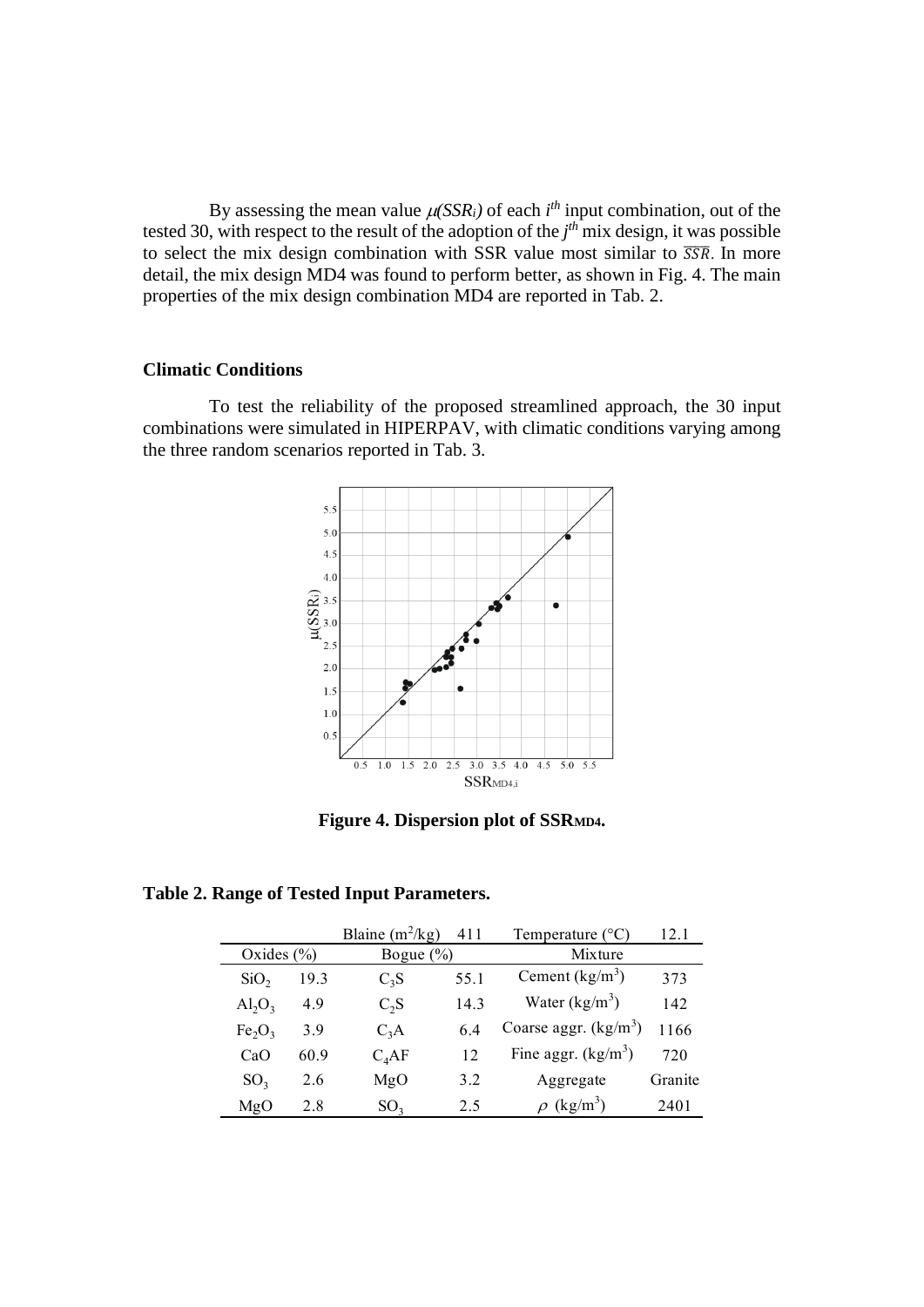| Climatic Scenario     |        | 2      |        |
|-----------------------|--------|--------|--------|
| Season                | Spring | Summer | Winter |
| Latitude $(°)$        | 37.6   | 46.6   | 33.6   |
| $T_{air}$ (°C)        | 13.05  | 23.55  | 12.65  |
| $\Delta T_{air}$ (°C) | 11.9   | 13.7   | 12.9   |
| $RH$ (%)              | 57     | 44.45  | 44.95  |
| $\Delta RH$ (%)       | 36.4   | 36.5   | 34.5   |

**Table 3. Seasonal Features of the Randomly-generated Climatic Scenarios.**

A comparison between theoretic and simulated 72 hours behavior of temperature and relative humidity is reported in Fig. 5. To this effect, a good fitting was observed between modelled data and data contained in the HIPERPAV database.



**Figure 5. Comparison between the HIPERPAV simulation and the (a) SAAT and (b) SAHR application to the Climatic Scenario 1.**

Examples of the outcomes from the stress/strength simulation in terms of evolution during the 72 hours of observation are instead shown in Fig. 6.



**Figure 6. Comparison between the HIPERPAV simulation and the SAAT and SAHR application to the stress/strength evolution of samples (a) 447 and (b) 297.**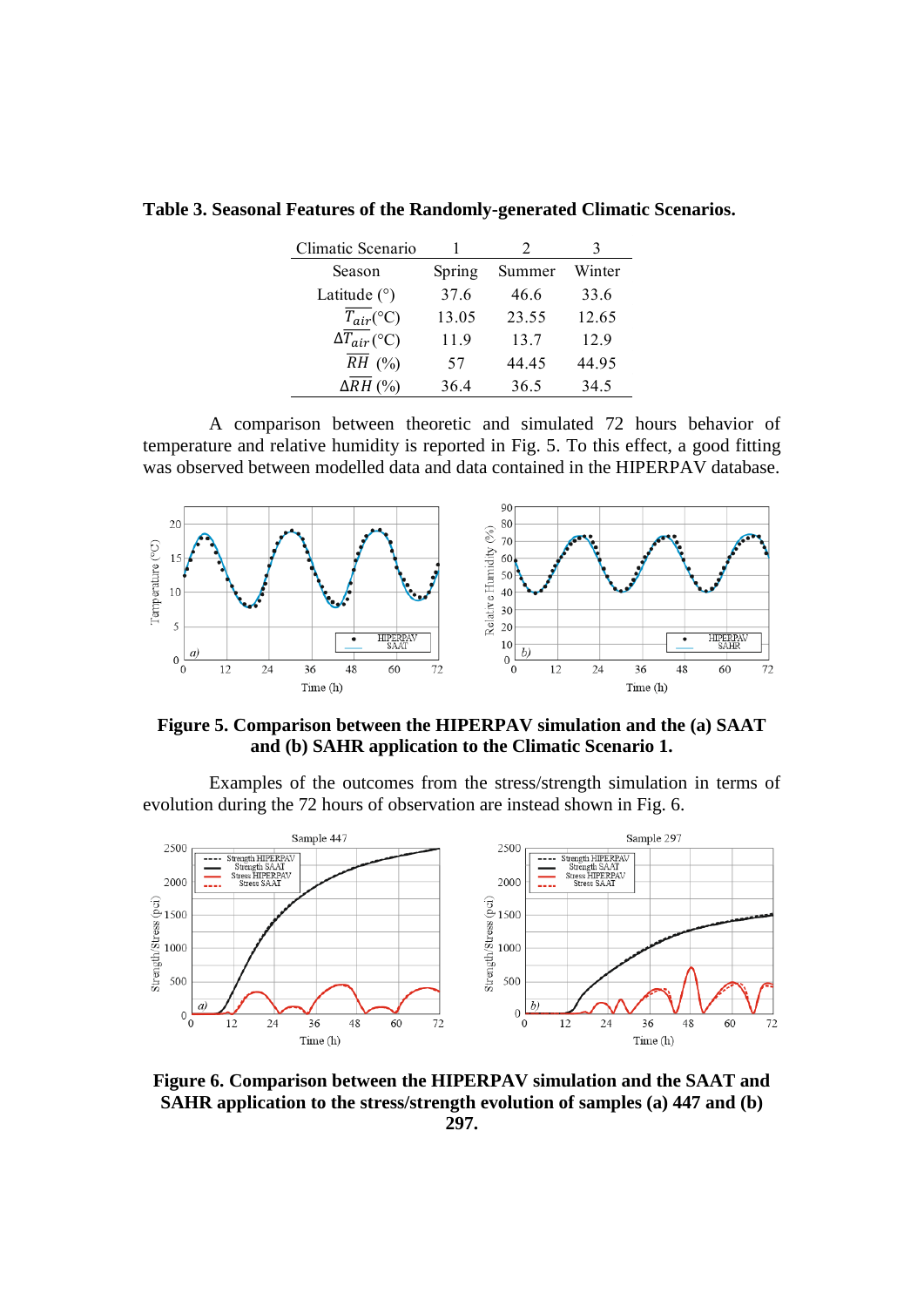#### **Probabilistic Risk Assessment**

The "reliability" measure in HIPERPAV was taken into account for defining risk thresholds of early cracking (*FAA,* 2009). This parameter represents the design effectiveness against the potential variability of the input parameters. Using a certain value of reliability, confidence level of the assessment with an accepted level of risk are set. As an example, in case a reliability of 90% is set, then it is accepted that a 10% of probability from the HIPERPAV simulation will be outside the prediction scenario.

Thereby, a value of SSR resulting from a pavement design may return different values of vulnerability to early cracking, according to the fixed reliability.

To this purpose, 30 additional samples were randomly extracted out of 648 input combinations. Trend of risk obtained by software was analysed with reference to the specific SSR. Therefore, a risk chart was produced with respect to the SSR given by the designed pavement (Fig. 7). Three levels of reliability were set for the simulations, namely, 50%, 75% and 90%, with returned critical SSR equal to, respectively, 1.0, 1.4 and 1.8.



**Figure 7. Chart identifying risk of early cracking for a designed pavement, as a function of SSR and required reliability.**

#### **CONCLUSIONS**

This research presents a streamlined probabilistic methodology, based on the use of the HIPERPAV software, for risk assessment of early cracking in airfield concrete pavement design.

The method provides a strength-to-stress ratio (SSR) index for identification of critical cracking conditions at the design stage. To that effect, six common input parameters for simulation purposes were set to vary between fixed ranges.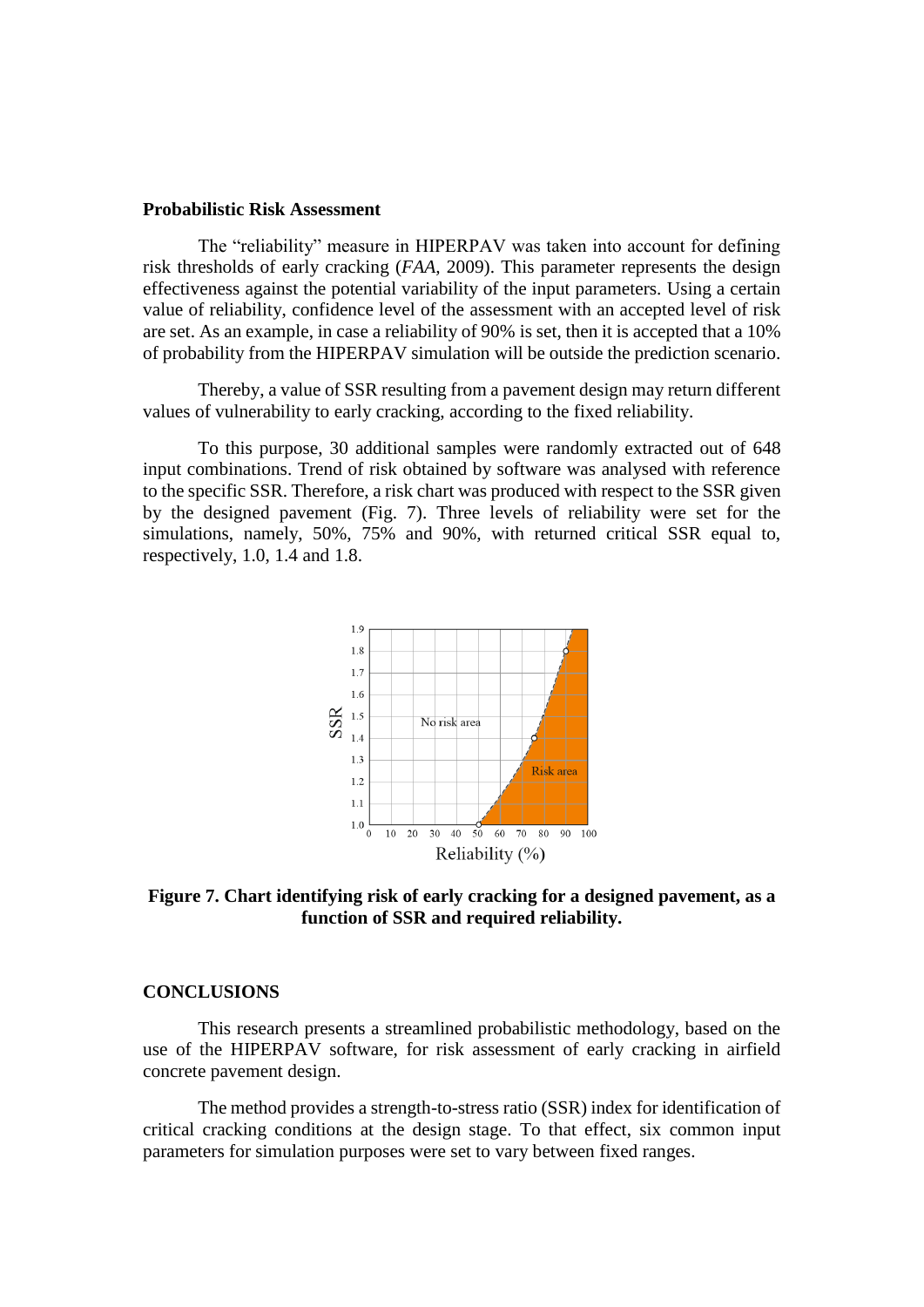A total amount of 648 combinations of these parameters was considered for simulation in HIPERPAV. This was done for investigating the sensitivity of SSR against single parameters.

In more detail, the methodology provides information on the value to use for two major design input, i.e. mix design and climatic conditions during paving. These are usually unknown to the designer.

As a result, a risk chart is presented with reference to the designed SSR value, and the required reliability level of the design process.

#### **ACKNOWLEDGEMENT**

The authors are grateful to Ms. Alessandra Santini for the contribution given to modelling.

#### **REFERENCES**

- American Concrete Pavement Association (ACPA), (1993). "Joint and Crack Sealing and Repair for Concrete Pavements", TB012P, Arlington Heights, IL.
- American Concrete Pavement Association (ACPA), (1991). "Design and Construction of Joints for Concrete Highways", TB010P, Arlington Heights, IL.
- ASTM C 150 (2007). "Standard specification for portland cement". American Society for Testing and Materials.
- Delatte, N.J. (2014). "Concrete Pavement Design, Construction, and Performance", *CRC Press*.
- Federal Aviation Administration (FAA), (2016). "Airport Pavement Design and Evaluation", Advisory Circular, AC 150/5320-6F.
- Federal Highway Administration (FHWA), (2009). "Computer-Based Guidelines for Concrete Pavements: HIPERPAV ® III USER MANUAL", Publication no. FHWA-HRT-09-048.
- Lee, E.B. Lamour, V. Pae, J.H. Harvey, J. (2003) "Analysis of sensitivity of plain jointed concrete pavements in California to early-age cracking using HIPERPAV". California Department of Transportation.
- National Cooperative Highway Research Program, (1985). "Joint Repair Methods for Portland Cement Concrete Pavements" NCHRP report 281, TRB, Washington D.C.